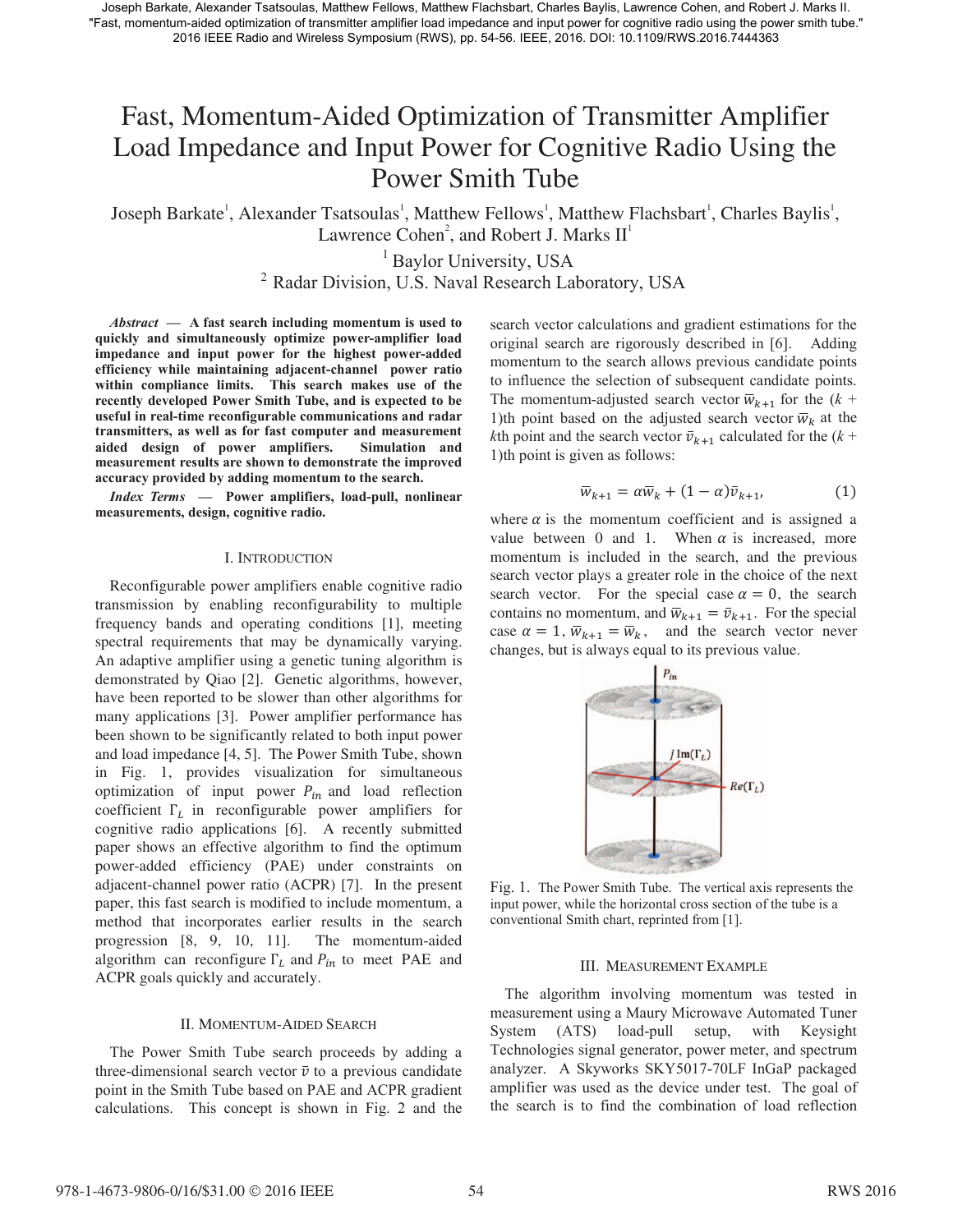coefficient  $\Gamma_L$  and input power  $P_{in}$  to provide the maximum PAE while maintaining A ACPR below a constraint value of -27.5 dBc with a mini imum number of  $(\Gamma_L, P_{in})$  measured points. For comparison with algorithm results, Figure 3 shows the constant-ACPR surface for  $ACPR = -27.5$  dBc, with the constrained optimum included. This plot was constructed from traditional loadpull measurements at multiple values of  $P_{in}$ . As  $P_{in}$  is increased, the acceptable-ACPR region of the Smith Chart narrows, consistent with the fact that the amplifier operates more nonlinearly at higher values s of input power.





Fig. 2. Search vector calculations when (a) ACPR is outside acceptable limits and (b) ACPR is within acceptable limits, reprinted from [6]



Fig.3.  $ACPR = -27.5$  dBc. surface from measurement data

Figure 4 shows the trajectory of the search for three different  $\alpha$  values from the starting point  $\Gamma_L = 0$ ,  $P_{in} =$  $-3$  dBm. It can be seen that the path is straighter as the value of  $\alpha$  is increased (more momentum). In this case for higher  $\alpha$ , the number of measured points decreases and the end PAE is higher. For these search parameters, the addition of momentum increases both the speed and accuracy of the search. Table I shows the results for different momentum levels (values of  $\alpha$ ) from multiple starting points throughout the Power Smith Tube. The results show that adding a moderate level of momentum tends to make the end PAE higher and the ACPR closer to the boundary level (a better result), usually with a decrease in the number of measurements or possibly a very small increase in the number of me asurements. For some of the starting points,  $\alpha = 0.4$  is too large and often results in less desirable results with more measurements. In most cases  $\alpha = 0.2$  or 0.3 seems to be most effective. In general, the measurement results demonstrate that too much momentum can lessen effectiveness.



Fig. 4. Measurement search algorithm m trajectory through the Power Smith Tube with varied momentum values at starting location  $\Gamma_L = 0$ ,  $P_{in} = -3$  dBm. Search algorithm trajectory with (a) no momentum included in search (28 measured points), (b)  $\alpha = 0.2$  (26 measured points), (c)  $\alpha = 0.4$  (24 measured points). The endpoints are shown in Table I.